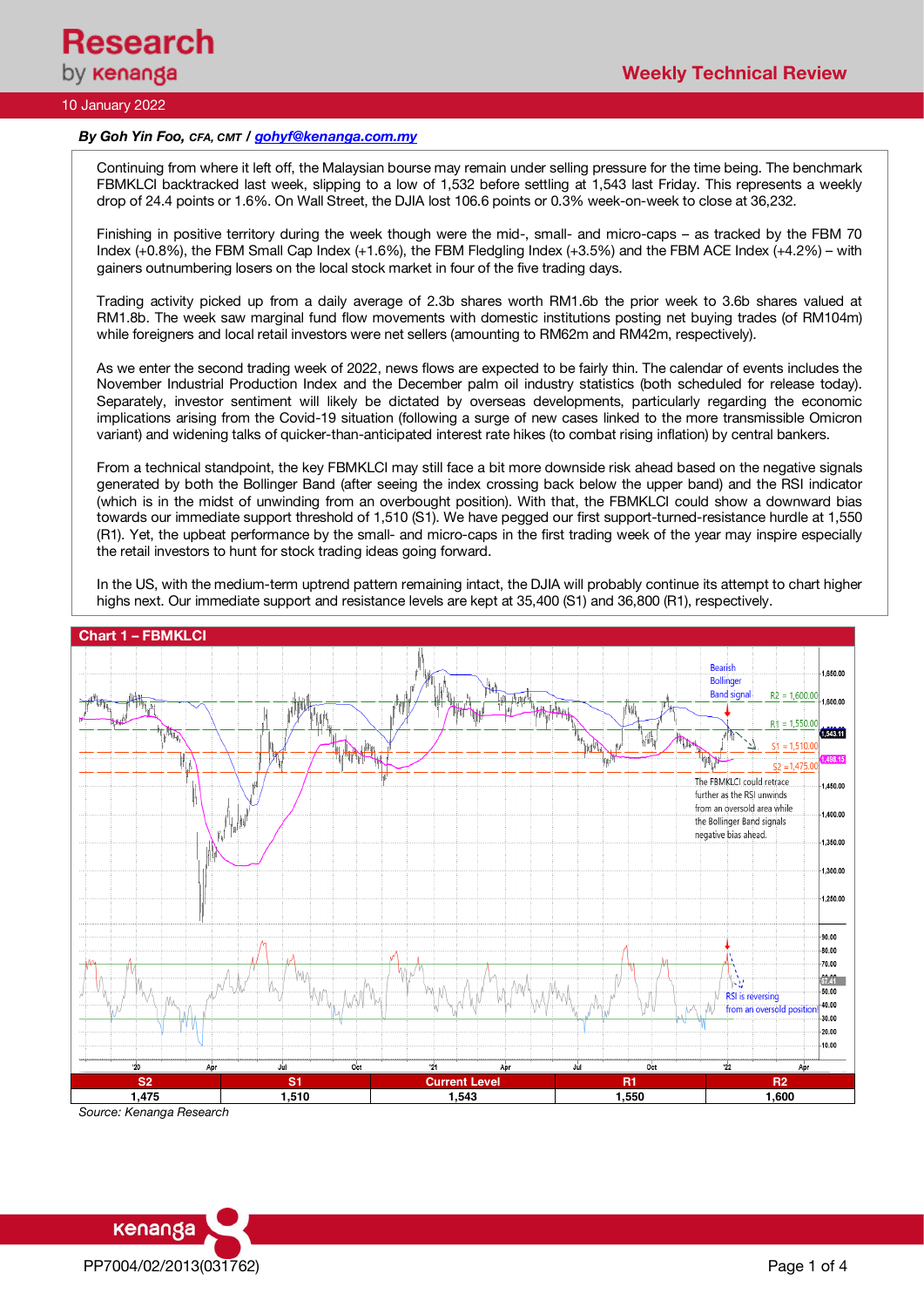## **On Our Technical Watch**



*Source: Kenanga Research*



**Net Foreign Trade Position vs FBMKLCI**

PP7004/02/2013(031762) Page 2 of 4

kenanga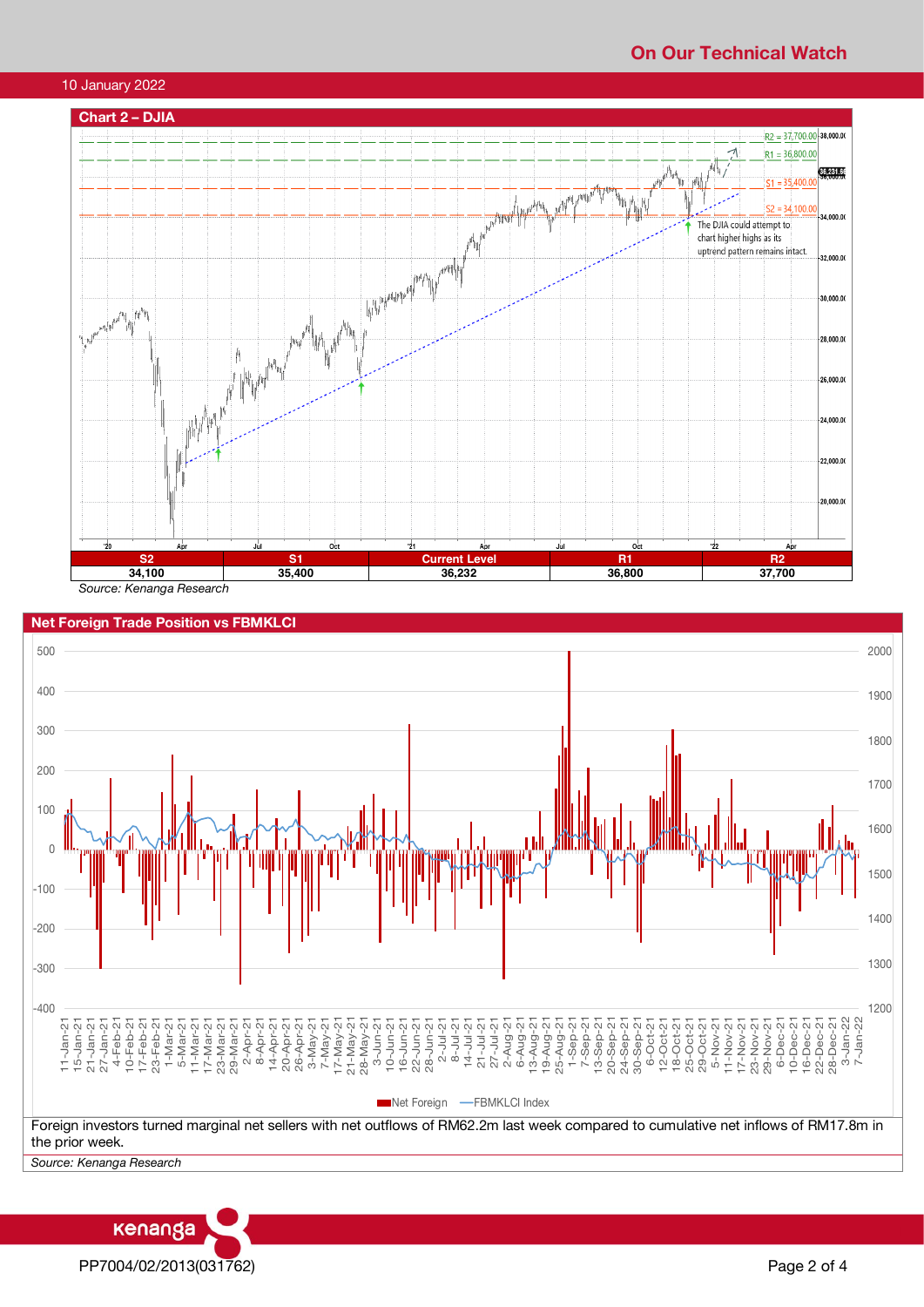## 10 January 2022

## **STOCK CALL MONITOR\***

| <b>Stock Name</b>                  | <b>Issue Date</b><br>(ID) | <b>Rating</b>          | Price @ ID | <b>Target Price Stop Loss</b><br>(TP) | Price (SL) | <b>Upside</b><br>Potential <sup>@</sup><br>ID | <b>Downside</b><br><b>Risk @ ID</b> | <b>Risk to</b><br><b>Reward</b><br><b>Ratio</b> | <b>Highest</b><br><b>Price</b><br>since <b>ID</b> | <b>Lowest</b><br><b>Price</b><br>since <b>ID</b> | <b>Last Price</b> | Status <sup>^</sup> | <b>Date</b><br><b>Status</b> |
|------------------------------------|---------------------------|------------------------|------------|---------------------------------------|------------|-----------------------------------------------|-------------------------------------|-------------------------------------------------|---------------------------------------------------|--------------------------------------------------|-------------------|---------------------|------------------------------|
|                                    |                           |                        | <b>RM</b>  | <b>RM</b>                             | <b>RM</b>  | $\%$                                          | $\frac{9}{6}$                       |                                                 | <b>RM</b>                                         | <b>RM</b>                                        | <b>RM</b>         |                     | <b>Fulfilled</b>             |
| FM GLOBAL LOGISTICS HOLDINGS       | 10/12/2021                | <b>Trading Buy</b>     | 0.87       | 0.97                                  | 0.77       | 12%                                           | $-11%$                              | 1.11x                                           | 0.92                                              | 0.84                                             | 0.89              | Open                |                              |
| ECONPILE HOLDINGS BHD              |                           | 10/12/2021 Trading Buy | 0.33       | 0.38                                  | 0.29       | 14%                                           | $-12%$                              | 1.13x                                           | 0.35                                              | 0.31                                             | 0.35              | Open                |                              |
| <b>MALAYSIAN BULK CARRIERS BHD</b> | 14/12/2021                | <b>Trading Buy</b>     | 0.51       | 0.60                                  | 0.43       | 18%                                           | $-16%$                              | 1.13x                                           | 0.58                                              | 0.50                                             | 0.57              | Open                |                              |
| POWER ROOT BHD                     |                           | 14/12/2021 Trading Buy | 1.36       | 1.51                                  | 1.22       | 11%                                           | $-10%$                              | 1.07x                                           | 1.37                                              | 1.33                                             | 1.35              | Open                |                              |
| <b>PAVILION REAL ESTATE INVEST</b> | 15/12/2021                | <b>Trading Buy</b>     | 1.26       | 1.40                                  | 1.15       | 11%                                           | $-9%$                               | 1.27x                                           | 1.30                                              | 1.23                                             | 1.25              | Open                |                              |
| <b>YTL HOSPITALITY REIT</b>        |                           | 15/12/2021 Trading Buy | 0.92       | 1.01                                  | 0.83       | 10%                                           | $-9%$                               | 1.12x                                           | 0.94                                              | 0.90                                             | 0.92              | Open                |                              |
| <b>REVENUE GROUP BHD</b>           | 16/12/2021                | <b>Trading Buy</b>     | 1.50       | 1.75                                  | 1.31       | 17%                                           | $-13%$                              | 1.32x                                           | 1.57                                              | 1.43                                             | 1.50              | Open                |                              |
| <b>MIECO CHIPBOARD BERHAD</b>      | 16/12/2021                | <b>Trading Buy</b>     | 0.50       | 0.57                                  | 0.43       | 15%                                           | $-14%$                              | 1.07 <sub>2</sub>                               | 0.59                                              | 0.47                                             | 0.58              | TP Hit              | 28/12/2021                   |
| <b>CTOS DIGITAL BHD</b>            | 17/12/2021                | <b>Trading Buy</b>     | 1.75       | 1.98                                  | 1.53       | 13%                                           | $-13%$                              | 1.05x                                           | 1.96                                              | 1.71                                             | 1.93              | Open                |                              |
| <b>DIALOG GROUP BHD</b>            | 17/12/2021                | <b>Trading Buy</b>     | 2.46       | 2.78                                  | 2.18       | 13%                                           | $-11%$                              | 1.14x                                           | 2.72                                              | 2.36                                             | 2.70              | Open                |                              |
| <b>HARBOUR-LINK GROUP BHD</b>      | 21/12/2021                | <b>Trading Buy</b>     | 1.17       | 1.34                                  | 1.05       | 15%                                           | $-10%$                              | 1.52x                                           | 1.32                                              | 1.13                                             | 1.27              | Open                |                              |
| SHIN YANG SHIPPING CORP BHD        | 21/12/2021                | <b>Trading Buy</b>     | 0.32       | 0.36                                  | 0.28       | 13%                                           | $-13%$                              | 1.00x                                           | 0.35                                              | 0.32                                             | 0.35              | Open                |                              |
| NOVA WELLNESS GROUP BHD            | 22/12/2021                | <b>Trading Buy</b>     | 0.98       | 1.11                                  | 0.85       | 14%                                           | $-13%$                              | 1.08x                                           | 1.06                                              | 0.96                                             | 1.06              | Open                |                              |
| JNITED U-LI CORP BHD               | 22/12/2021                | <b>Trading Buy</b>     | 1.30       | 1.47                                  | 1.14       | 13%                                           | $-12%$                              | 1.06x                                           | 1.34                                              | 1.23                                             | 1.29              | Open                |                              |
| OPTIMAX HOLDINGS BHD               | 23/12/2021                | <b>Trading Buy</b>     | 1.38       | 1.56                                  | 1.21       | 13%                                           | $-12%$                              | 1.06x                                           | 1.40                                              | 1.23                                             | 1.24              | Open                |                              |
| <b>GENTING MALAYSIA BHD</b>        | 23/12/2021                | <b>Trading Buy</b>     | 2.81       | 3.13                                  | 2.52       | 11%                                           | $-10%$                              | 1.10x                                           | 2.97                                              | 2.81                                             | 2.89              | Open                |                              |
| <b>AXIATA GROUP BERHAD</b>         | 24/12/2021                | <b>Trading Buy</b>     | 3.69       | 4.05                                  | 3.34       | 10%                                           | $-9%$                               | 1.03 <sub>2</sub>                               | 4.16                                              | 3.67                                             | 3.84              | TP Hit              | 31/12/2021                   |
| SYARIKAT TAKAFUL MALAYSIA KE #     | 24/12/2021                | <b>Trading Buy</b>     | 3.64       | 4.00                                  | 3.35       | 10%                                           | $-8%$                               | 1.26x                                           | 3.72                                              | 3.54                                             | 3.70              | Open                |                              |
| OPCOM HOLDINGS BHD                 |                           | 4/1/2022 Trading Buy   | 0.99       | 1.15                                  | 0.85       | 16%                                           | $-14%$                              | 1.14x                                           | 1.03                                              | 0.94                                             | 0.95              | Open                |                              |
| <b>BINASAT COMMUNICATIONS BHD</b>  |                           | 4/1/2022 Trading Buy   | 0.32       | 0.36                                  | 0.27       | 14%                                           | $-14%$                              | 1.00x                                           | 0.33                                              | 0.31                                             | 0.33              | Open                |                              |
| <b>INSAS BHD</b>                   |                           | 5/1/2022 Trading Buy   | 0.96       | 1.05                                  | 0.87       | 10%                                           | $-9%$                               | 1.12x                                           | 0.99                                              | 0.96                                             | 0.96              | Open                |                              |
| <b>UHM CONSOLIDATION BHD</b>       |                           | 5/1/2022 Trading Buy   | 1.77       | 2.03                                  | 1.53       | 15%                                           | $-14%$                              | 1.08x                                           | 1.87                                              | 1.76                                             | 1.84              | Open                |                              |
| <b>BP PLASTICS HOLDING BHD</b>     |                           | 6/1/2022 Trading Buy   | 1.58       | 1.85                                  | 1.38       | 17%                                           | $-13%$                              | 1.35x                                           | 1.60                                              | 1.55                                             | 1.57              | Open                |                              |
| SIME DARBY PROPERTY BHD            |                           | 6/1/2022 Trading Buy   | 0.63       | 0.73                                  | 0.55       | 16%                                           | $-13%$                              | 1.25x                                           | 0.63                                              | 0.62                                             | 0.62              | Open                |                              |
| <b>SOUTHERN STEEL BERHAD</b>       |                           | 7/1/2022 Trading Buy   | 0.82       | 0.94                                  | 0.72       | 15%                                           | $-12%$                              | 1.20x                                           | 0.84                                              | 0.82                                             | 0.84              | Open                |                              |
| ABLE GLOBAL BHD                    |                           | 7/1/2022 Trading Buy   | 1.66       | 1.86                                  | 1.48       | 12%                                           | $-11%$                              | 1.11x                                           | 1.67                                              | 1.64                                             | 1.64              | Open                |                              |

*\* Tracks our stock recommendations on a one-month rolling basis from issue date. Stock names will drop out from the list after one month from issue date regardless of their status.*

*^ Status will be categorised as either:(i) "TP hit" when stock reaches target price first or (ii) "SL hit" when stock touches stop loss first OR (iii) "Open" when neither TP nor SL has been hit. # Stock has traded ex-entitlement for DPS of 12 sen on 29 Dec 2021.*